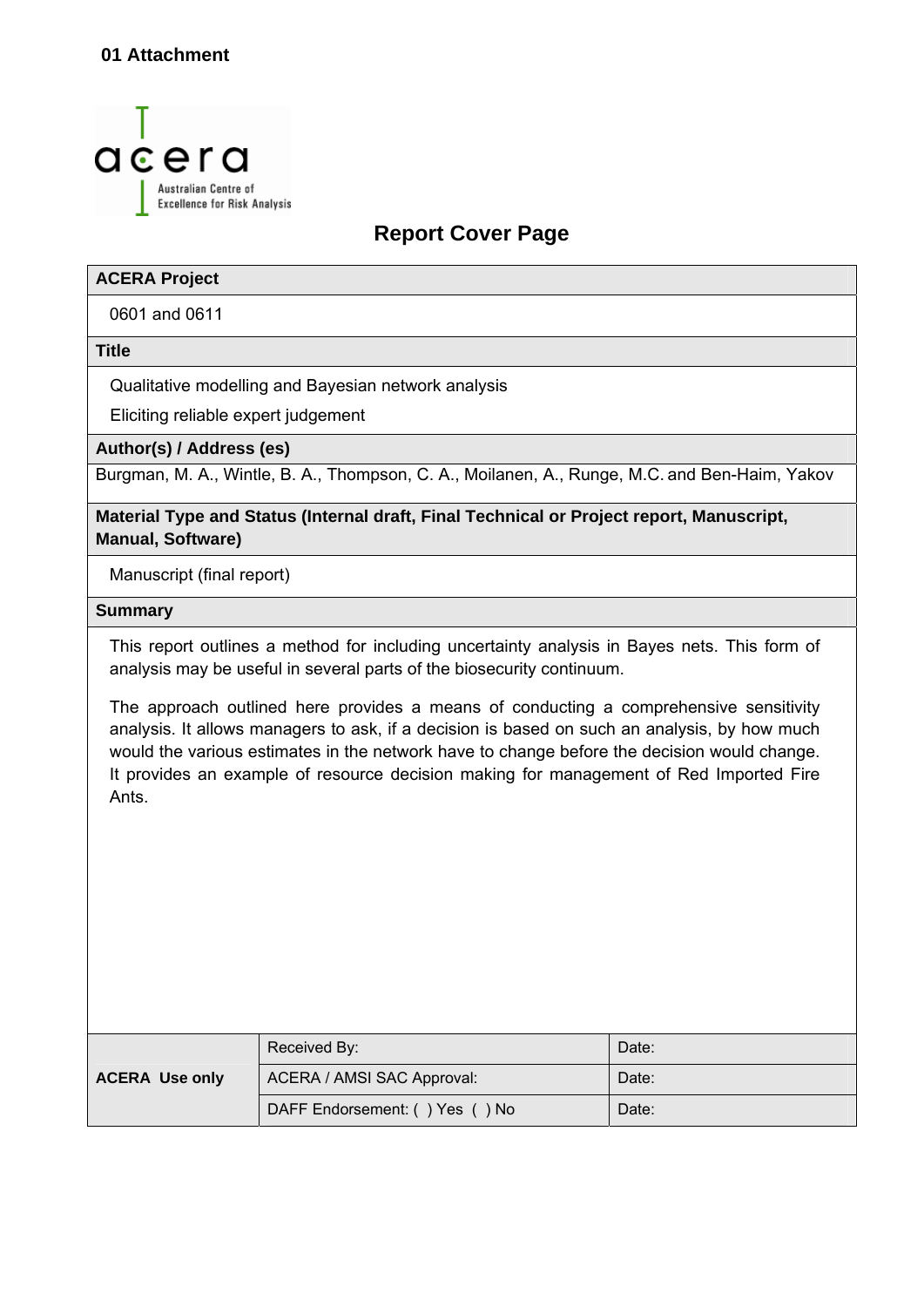# **Qualitative modelling and Bayesian network analysis; 0601 Eliciting reliable expert judgement; 0611**

Reconciling uncertain costs and benefits in Bayes nets for invasive species management

Burgman, M. A.<sup>1</sup>, Wintle, B. A.<sup>1</sup>, Thompson, C. A.<sup>2</sup>, Moilanen, A.<sup>3</sup>, Runge, M.C.<sup>4</sup> and Ben-Haim, Yakov<sup>5</sup>

- *1. Australian Centre of Excellence for Risk Analysis, School of Botany, University of Melbourne, Parkville, 3010, Australia. email: markab@unimelb.edu.au*
- *2. Department of Mathematics and Statistics, University of Melbourne, Parkville, 3010, Australia.*
- *3. Metapopulation Research Group, Department of Biological and Environmental Sciences, P.O.Box 65, FI-00014 University of Helsinki, Finland.*
- *4. USGS Patuxent Wildlife Research Center, 11510 American Holly Drive Laurel, MD 20708, USA.*
- *5. Yitzhak Moda'i Chair in Technology and Economics, Technion Israel Institute of Technology, Haifa 32000 Israel.*

Manuscript (final report)

## July 2008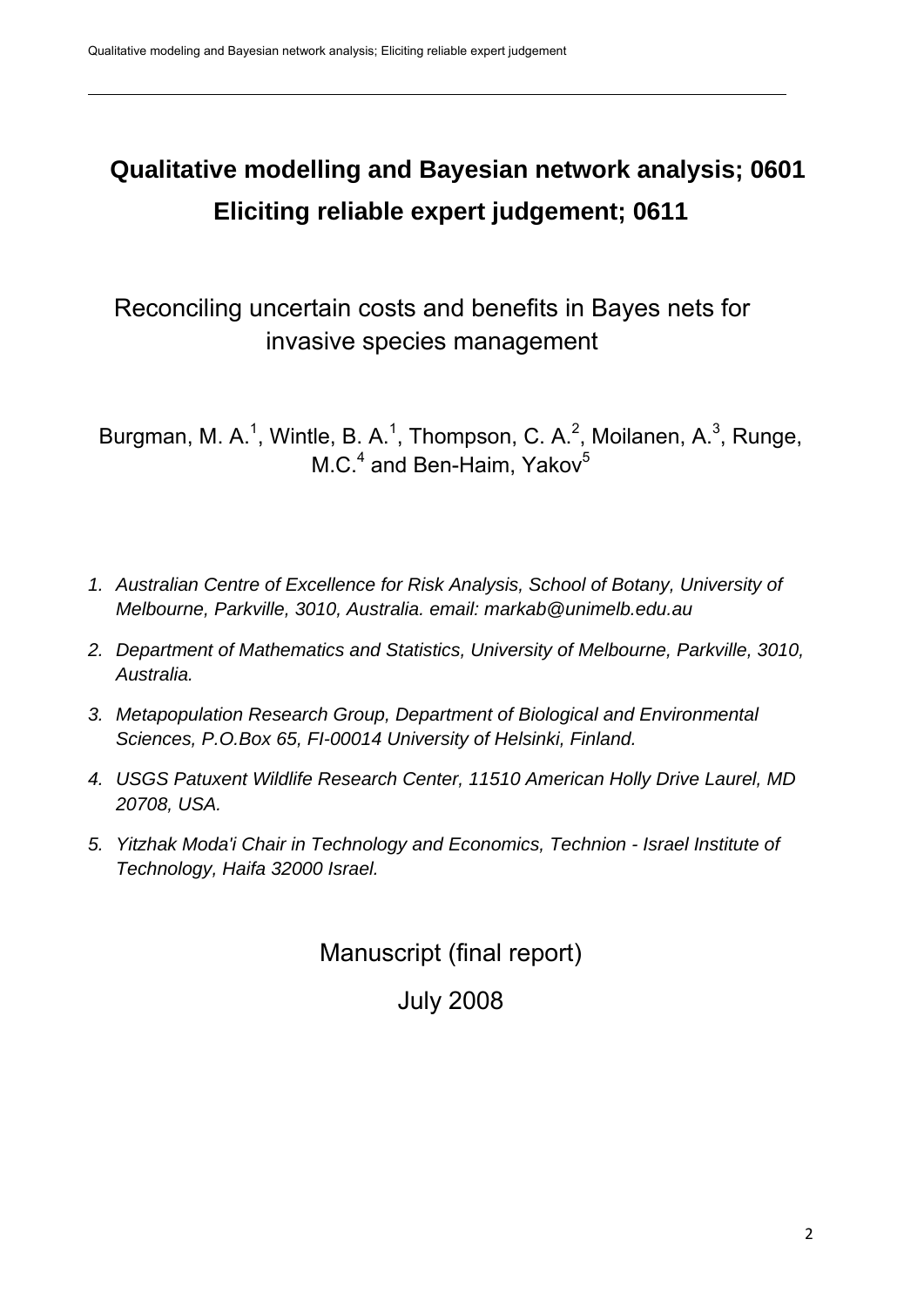## <span id="page-2-0"></span>**Acknowledgements**

This study was supported by funds from the Australian Centre of Excellence for Risk Analysis, an output of ACERA Projects 0601 and 0611. The authors thank Keith Hayes, Will Senton and Barry Hart for their comments.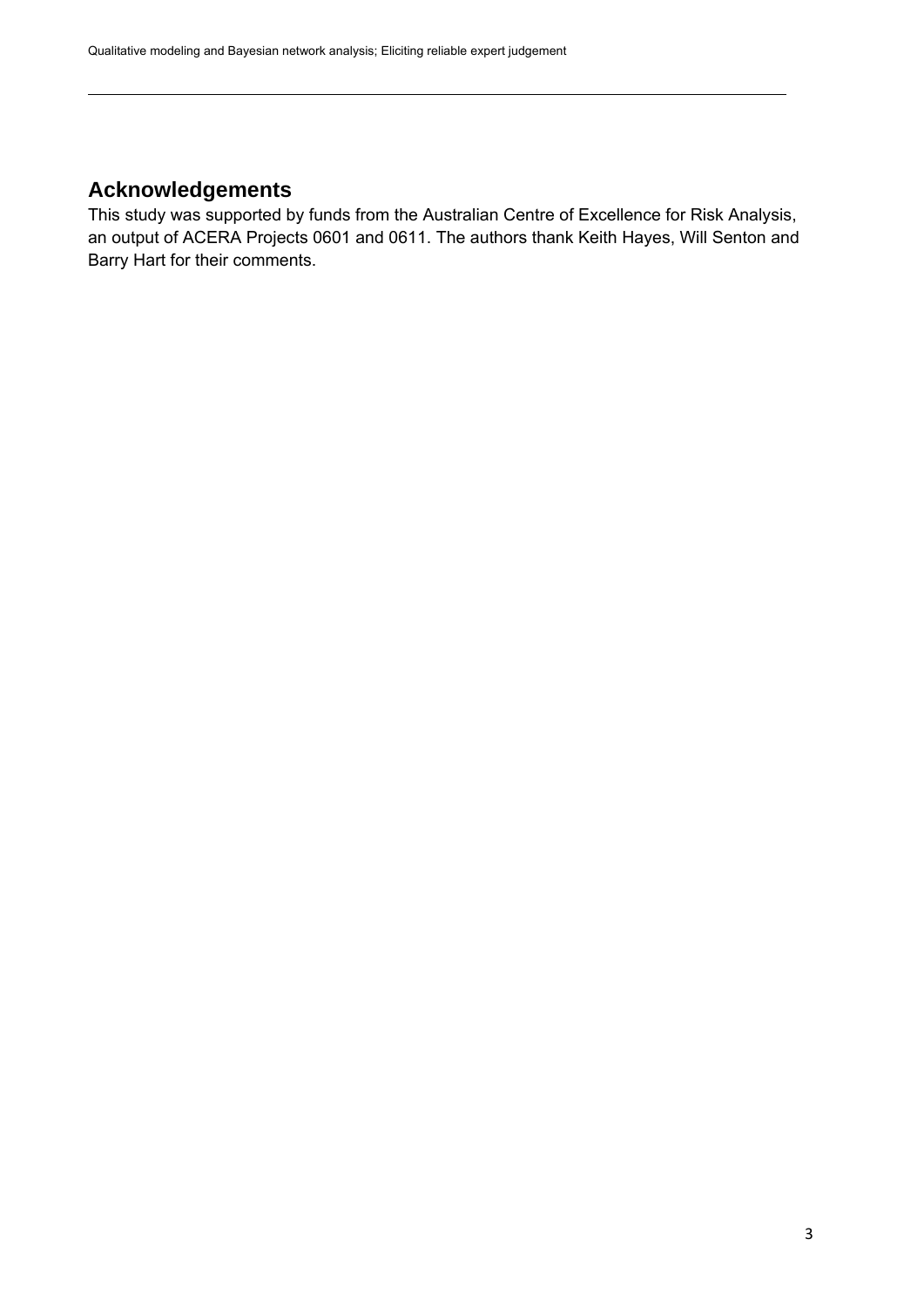### <span id="page-3-0"></span>**Disclaimer**

This report has been prepared by consultants for the Australian Centre of Excellence for Risk Analysis (ACERA) and the views expressed do not necessarily reflect those of ACERA. ACERA cannot guarantee the accuracy of the report, and does not accept liability for any loss or damage incurred as a result of relying on its accuracy.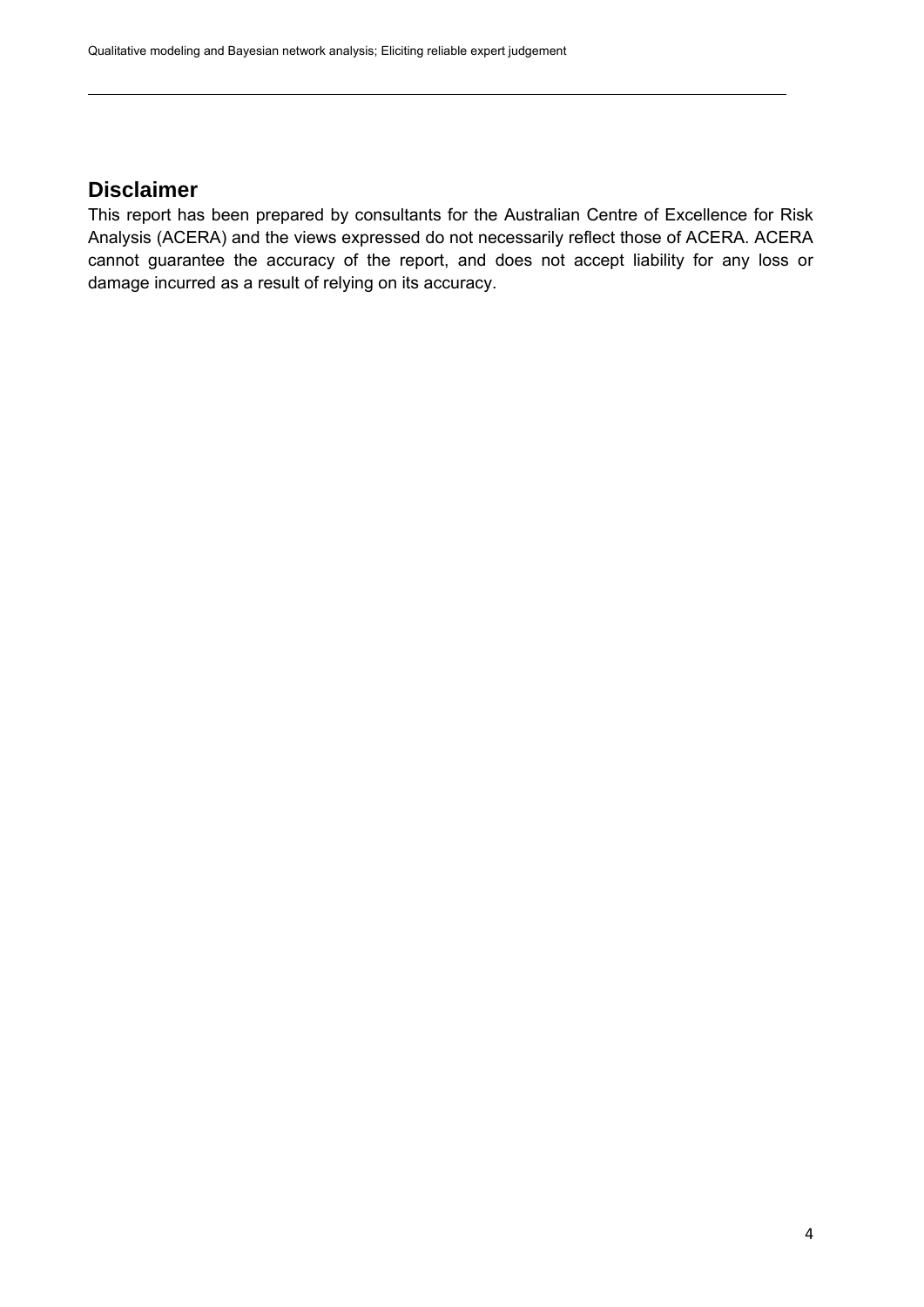## <span id="page-4-0"></span>Table of contents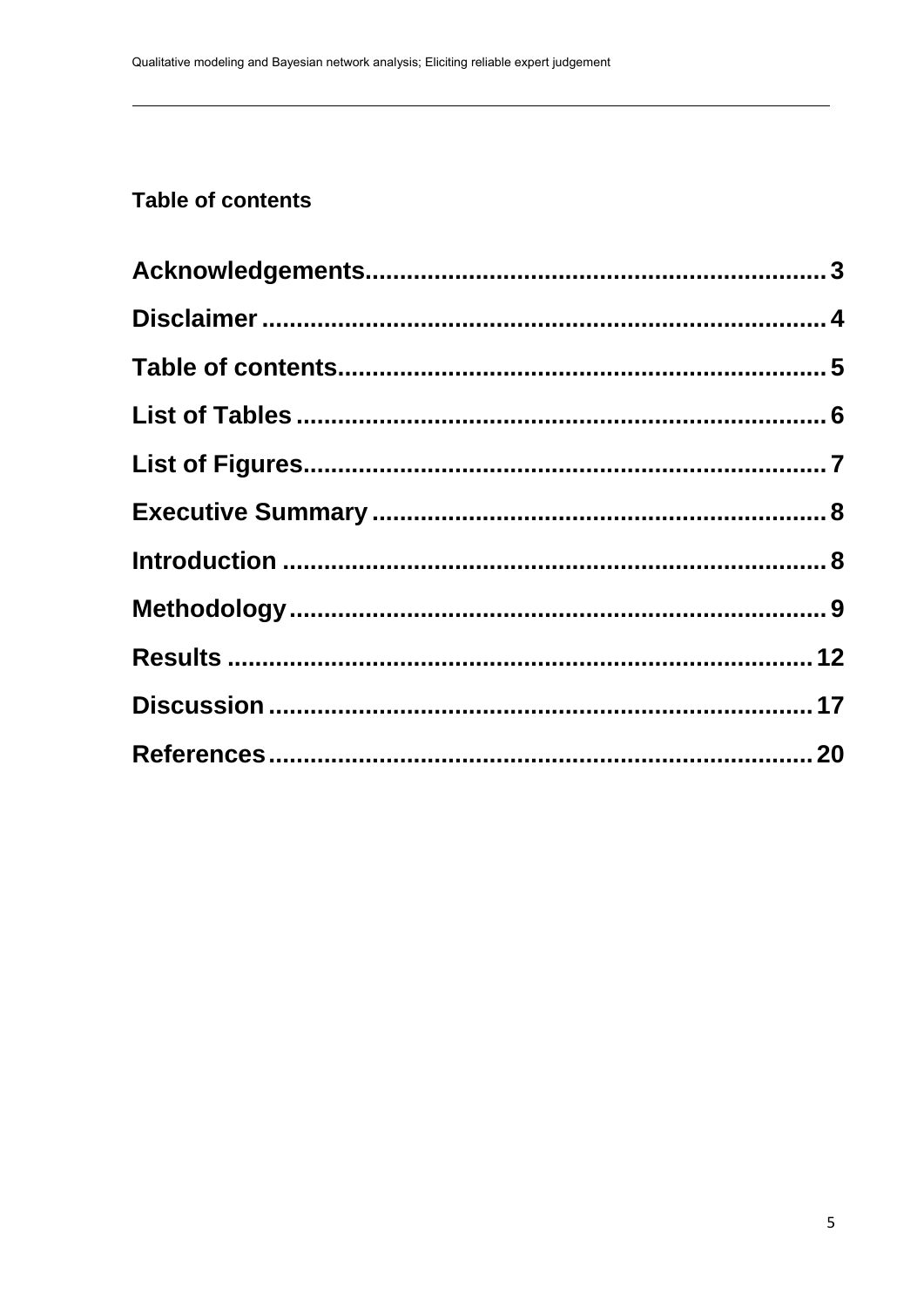## <span id="page-5-0"></span>**List of Tables**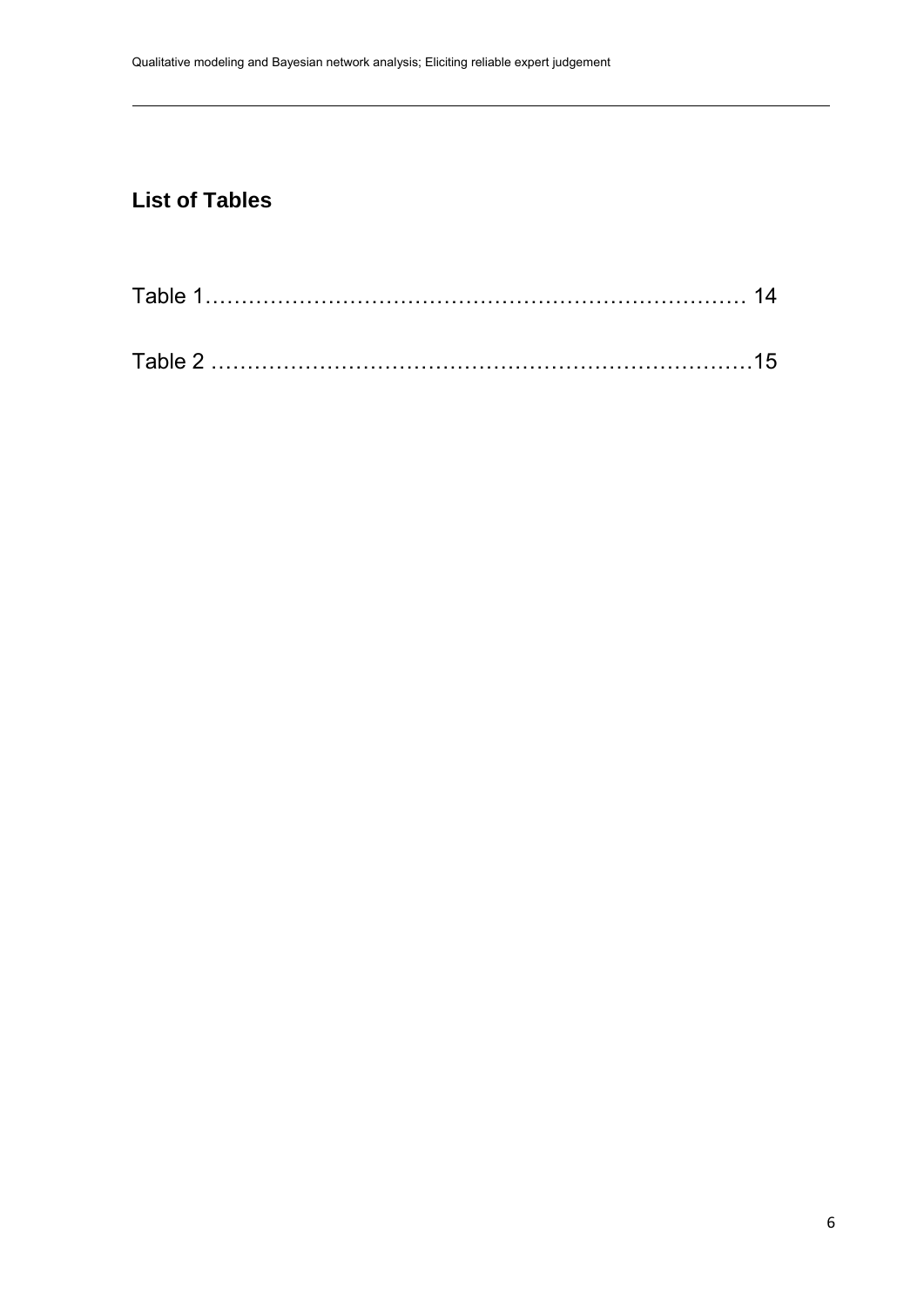## <span id="page-6-0"></span>**List of Figures**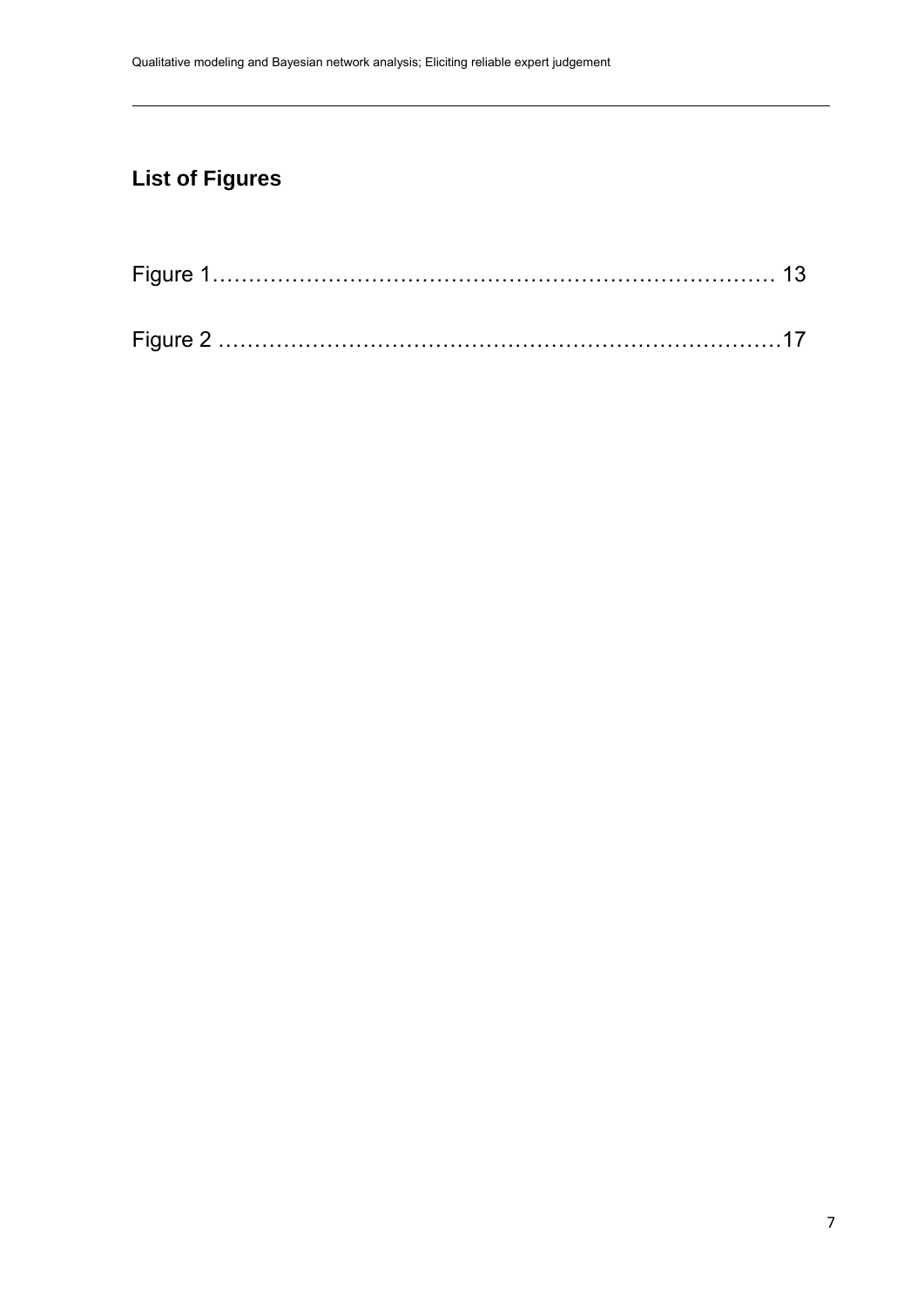### <span id="page-7-0"></span>**Executive Summary**

Bayes nets are used increasingly to characterize environmental systems and formalize probabilistic reasoning to support decision-making. These networks treat probabilities as exact quantities. Sensitivity analysis can be used to evaluate the importance of assumptions and parameter estimates. Here, we outline an application of info-gap theory to Bayes nets that evaluates the sensitivity of decisions to possibly large errors in the underlying probability estimates and utilities. We apply it to an example of management and eradication of Red Imported Fire Ants in southern Queensland, Australia and show how changes in management decisions can be justified when uncertainty is considered.

#### **Introduction**

Decision tables and trees are simple frameworks for formal decision-making that involve acts, states, and outcomes (Resnik 1987). Bayes nets are directed acyclic graphs (decision trees) of probabilistic relationships among variables, in which links imply causal relationships (Cartwright 2003). Bayes nets are used mostly to assist decision-makers synthesize data and other information with the beliefs of experts and stakeholders. The graphic format of Bayes nets is useful for communication, providing a platform for integrating opinions (Sagrado and Moral 2003).

A variety of algorithms exist to infer probabilistic, causal relations from independent (marginal) distributions and update expectations with new data (Pearl 2000, Korb and Nicholson 2003). They have been applied widely in engineering and artificial intelligence research (e.g., Sigurdsson et al. 2001, Korb and Nicholson 2003, Sagrado and Moral 2003) and their use is growing in ecology and natural resource management (Reckhow 1999, Borsuk et al. 2001, 2003, Hart et al. 2006). In ecological applications, some data may be available from the system under study, from other, similar systems or extrapolated from theoretical expectations. However, in many circumstances, parameters and causal structures are based on subjective estimates. Whether based on data, prior studies or subjective belief, parameters and relationships in Bayes nets are uncertain. Thus, it is important to evaluate the sensitivity of decisions to these uncertainties.

Information-gap (henceforth termed 'info-gap') theory was invented to assist decision-making when there are substantial knowledge gaps and when probabilistic models of uncertainty are unreliable (Ben-Haim 2006). In general terms, info-gap theory seeks decisions that are most likely to achieve a minimally acceptable (satisfactory) outcome in the face of uncertainty, termed robust satisficing. It provides a platform for comprehensive sensitivity analysis relevant to a decision. In ecology, info-gap analysis has been used to evaluate threatened species management actions with uncertainty in utilities and probabilities (Regan et al. 2005), to design reserves that account for uncertainty in the spatial distribution of wildlife habitat (Moilanen and Wintle 2006, Moilanen et al. 2006a, b), to determine the power of a sampling strategy for a hypothesis test when the moments of the distribution are uncertain (Fox et al. 2007), and to decide between forest management options when there are substantial uncertainties related to occurrence of fire (McCarthy and Lindenmayer 2007).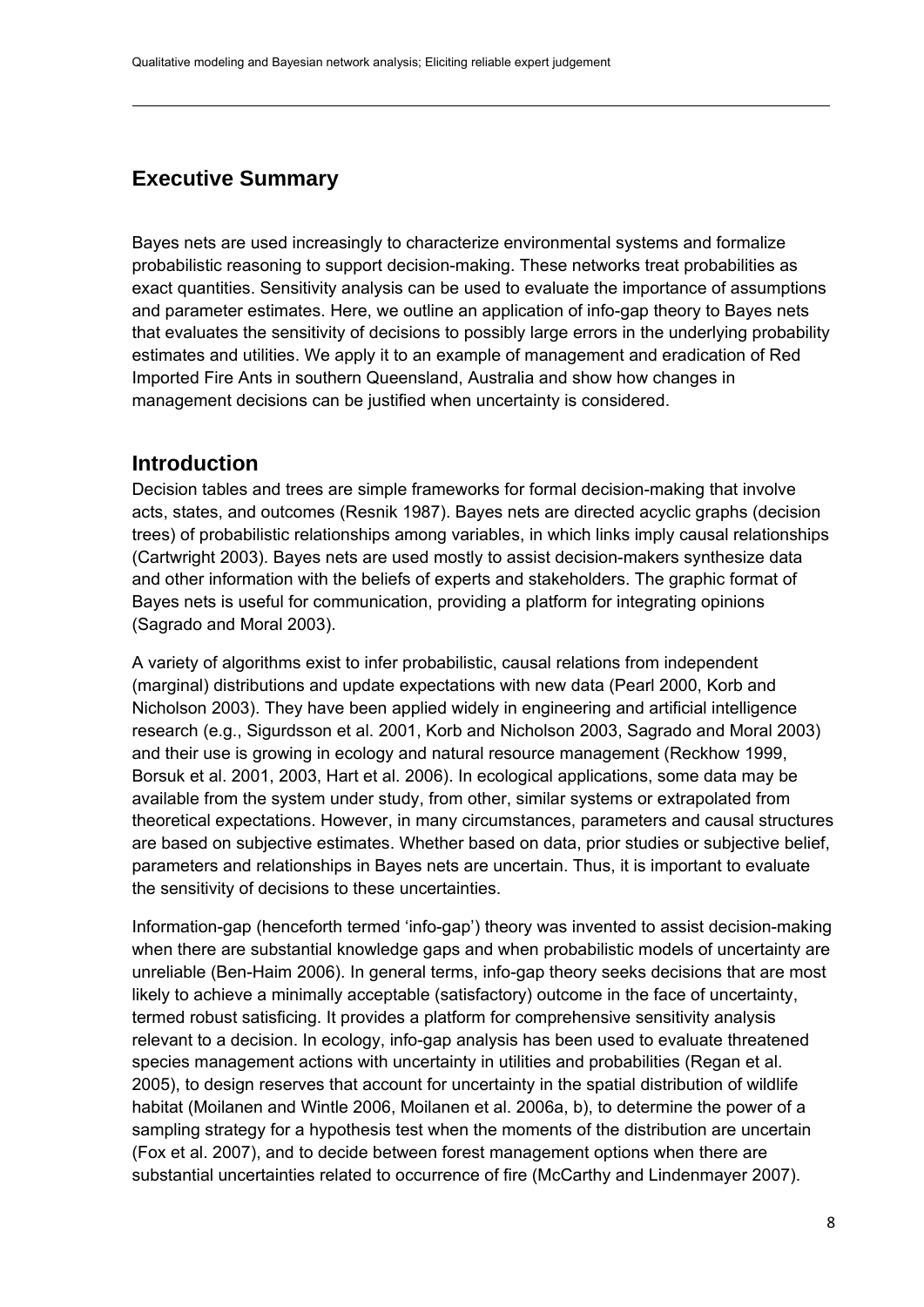<span id="page-8-0"></span>Info-gap methodology requires three main elements: a process model, a performance measure, and a model for uncertainty. The process model is a mathematical representation of the components of a system, their interactions and influence on the variables of interest, for which management aspirations (performance criteria) are set. In a Bayes net, this model is the usual causal network and associated probabilities. A performance measure is an outcome, a measure of utility, for which different stakeholders may hold different aspirations. The model for uncertainty is a mathematical representation of the way in which the value of a parameter, the form of a function or the structure of a model varies from a nominal value (best estimate) under increasing levels of uncertainty (Ben-Haim 2006).

The purpose of this paper is to implement info-gap theory to account for uncertainty in the probabilities underlying a Bayes nets. We demonstrate how info-gap theory can be used to analyse trade-offs in attempts to eradicate the Red Imported Fire Ant (RIFA, *Solenopsis invicta* Buren) in eastern Australia. While the Fire Ant Control Program has been successful in eradicating the species from most of the area infested initially, patches of infestation remain. Managers have several strategies at their disposal, including developing improved methods for detecting the species, investing in better spatial predictions, and enhancing the skills of field staff (DPIF 2006). In this study, we explore the sensitivity of management decisions to uncertainty about probabilities and social preferences (utilities).

## **Methodology**

#### *Red Imported Fire Ant habitat and eradication*

Moloney and Vanderwoude (2002) gave a detailed account of the history and ecology of Red Imported Fire Ants in Australia. They noted the species was detected in Brisbane, Australia early in 2001, although it was probably present for several years prior to its detection. The species is an important pest in North America, where it damages agricultural crops, animal production, farm infrastructure, and human health and environment. Evidence from the USA suggests that the species will occupy any land with mean annual rainfall exceeding about 500 mm, excepting areas that experience extreme cold. It has the potential to occupy millions of square kilometers of the Australian environment (Scanlan and Vanderwoude 2006) where, as well as damaging urban and agricultural systems, it is likely to severely affect many species of ants and other arthropod communities, snails, amphibians, reptiles, birds and mammals.

RIFA are currently restricted mainly to urban and suburban areas around Brisbane, Queensland. There, they occur primarily in association with open and disturbed ecosystems including cleared or partially cleared areas, farm paddocks, parks, industrial sites, residential areas, open forests and sites adjacent to waterways (DPIF 2006). They are less likely to occur in undisturbed habitat. Eradication efforts use predictive maps of the species' distribution to guide eradication efforts. Several eradication techniques are available, including aerial spraying, and laying baits or injecting nests with poison, using teams operating on foot in the field. The success of ground-based treatment depends on training and on the ease with which people can move through the terrain and its vegetation.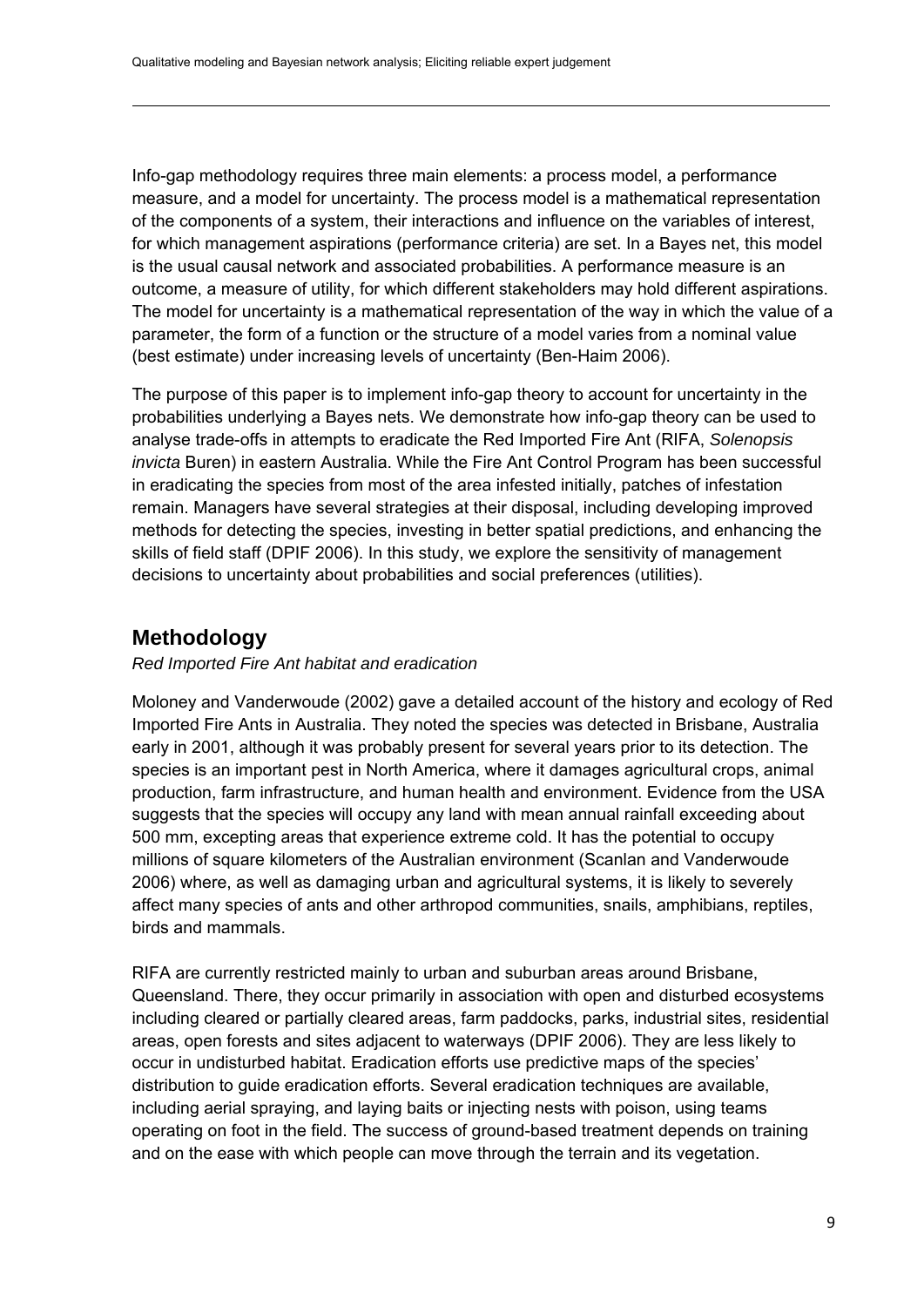A workshop was held in Canberra on February 19, 2007. Participants involved in the eradication of RIFA, or who were experts in the ecology of the species, developed models for eradication of the species and discussed available data. The workshop outlined a Bayes net that reflects the logic underlying attempts to find and eliminate nests.

#### *Info-gap methods*

When Bayes nets are used for decisions, they may include a model for expected utility,

$$
E[V_j] = \sum_{i=1}^{n} p_i v_{ij} \tag{1}
$$

where  $E[V_j]$  is expected utility of the  $j^{\text{th}}$  act,  $p_1$  to  $p_n$  are the probabilities of the *n* possible states and  $v_{ii}$  are the utilities associated with the act-state pairs. Performance is assessed, in this case, by the expected utility of the decision.

An info-gap model for expected utility is represented by the sets  $U_p($ ,  $\tilde{p}$ ) and  $U_v($ ,  $\tilde{v}$ ), where the subscripts p and *v* indicate the info-gap models for uncertain probability and utility, respectively,  $\alpha$  is the uncertainty parameter, and  $\tilde{p}$  and  $\tilde{v}$  are vectors of the best estimates of the probabilities and utilities for all the possible system states. The sets  $U_p(\alpha, p)$  and  $U$ <sub>ν</sub>( $\alpha$ ,  $\tilde{v}$ ) become more inclusive, expressing greater uncertainty, as  $\alpha$  rises. Hence  $\alpha$  is referred to as the horizon of uncertainty. The utilities are the values associated with alterative outcomes, including the ecological, human health and social benefits (here, termed environmental values) of eradication success and the dollar costs of searching potentially infested areas. Utility is maximized when environmental benefits are high and search costs are low. It is minimized when there is little chance of success and search costs are high.

We identify  $\widetilde{p}$  *i* as the nominal estimate of the probability that the system is in state *i, p<sub>i</sub>* as the actual probability,  $\widetilde{v}_{ij}$  as the nominal estimate of the true utility ( $v_{ij}$ ) of the outcome associated with act *j* if the system is in state *i*.

In this application, we assume that uncertainty in the probabilities and utilities is represented by intervals about whose size we are uncertain (*c.f*., Ben- Haim 2006). An interval info-gap model of uncertainty is expressed as a set of values  $v_{ii}$  (for utilities) or  $p_i$  (for probabilities) whose fractional deviation from the respective nominal values  $\tilde{v}$  *i* and  $\tilde{p}$  *i* is no greater than  $\alpha$  however, the value of  $\alpha$  is unknown. The info-gap model for uncertainty about the state probability (*pi*) is the family of nested intervals (and noting, because they are probabilities, *pi* and  $\tilde{p}_i$  are constrained to lie in the interval [0,1]):

$$
\frac{\left|p_i - \widetilde{p}_i\right|}{\widetilde{p}_i} \le \alpha \,. \tag{2}
$$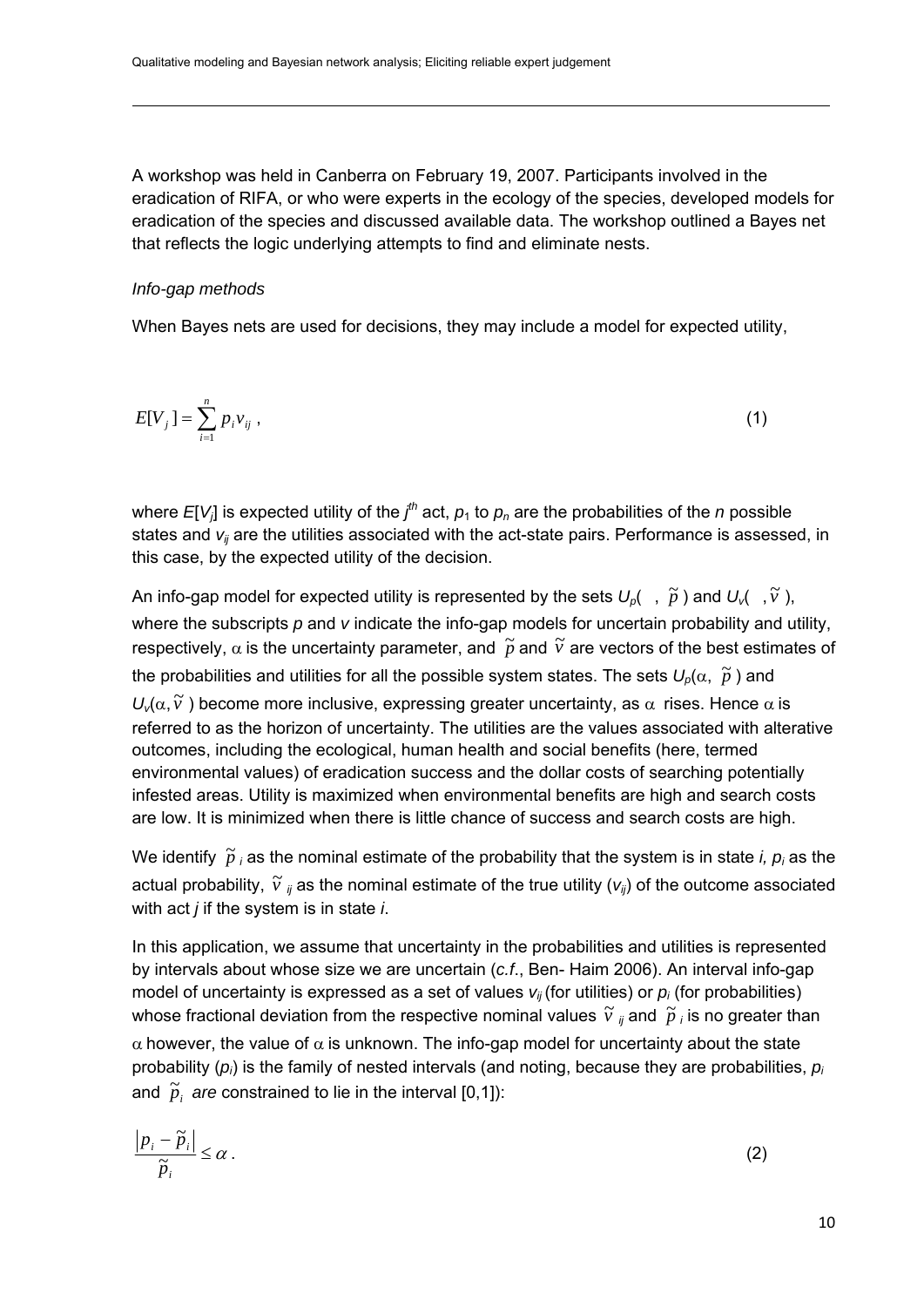This implies that, at the horizon of uncertainty  $\alpha$ ,  $p_i$  is in the interval

$$
(1 - \alpha)\tilde{p}_i \le p_i \le (1 + \alpha)\tilde{p}_i. \tag{3}
$$

In this model of uncertainty,  $p_i$  varies from its nominal value,  $\tilde{p}$   $_i$ , by no more than a fraction α. The horizon of uncertainty, α, is unknown. As  $\alpha$  increases, the set  $U(\alpha, \tilde{p})$  becomes more inclusive. Hence info-gap models are summarized as a family of nested sets, rather than a single set, of possible values of the uncertain entity (Ben-Haim 2006).

The info-gap model for the set of probabilities is the following family of nested sets of probabilities:

$$
U_{p}(\alpha, \tilde{p}) = \left\{ p : 1 = \sum_{i=1}^{n} p_{i}, \max[0, (1-\alpha)\tilde{p}_{i}] \le p_{i} \le \min[1, (1+\alpha)\tilde{p}_{i}], i = 1..., n \right\}, \alpha \ge 0. \tag{4}
$$

It is instructive to note that a standard Bayesian treatment of uncertainty for this set of probabilities could take the form of a Dirichlet distribution. The info-gap model  $U_p$  describes possible sets of *pi* that add to 1, and has a nominal set of values (analogous to the mean or median) but unlike the Dirichlet distribution, the info-gap model does not specify a fixed measure of variance, nor is it a distribution. The set of admissible probabilities at scale  $\alpha$  is simply a set of admissible values.

The analogous details for the characterization of info-gap uncertainty in utilities are (see Regan et al. 2005),

$$
U_{\nu}(\alpha,\tilde{\nu}) = \left\{\nu : \max[0,(1-\alpha)\tilde{\nu}_{ij}] \le \nu_{ij} \le \min[100,(1+\alpha)\tilde{\nu}_{ij}], i = 1...n, j = 1...m \right\} \quad \alpha \ge 0. \tag{5}
$$

This function restricts utilities to the interval [0,100] for the purpose of this example.

Info-gap analysis addresses the basic question of robustness: how far from the nominal values can the models and data be, without jeopardizing the quality of the outcome? A policy that is highly immune to errors in the models and data is preferred over a policy that is vulnerable to error. In effect, info-gap decision analysis maximizes robustness of a given model for a specified performance threshold, rather than maximizing expected performance.

The process model, performance requirement, and uncertainty models ((4) and (5)) provide a system of equations that may be solved for estimates of robustness. We seek the strategy that maximises robustness for achieving an outcome that is good enough (above some minimally satisfactory critical performance threshold,  $EV<sub>C</sub>$ ). The robustness function for action *aj* is (Regan et al. 2005):

$$
\hat{\alpha}(a_j, EV_c) = \max \left[ \alpha : \left( \min_{\substack{v \in U_v(\alpha, \tilde{v}) \\ p \in U_p(\alpha, \tilde{p})}} EV[a_j] \right) \geq EV_c \right], \tag{6}
$$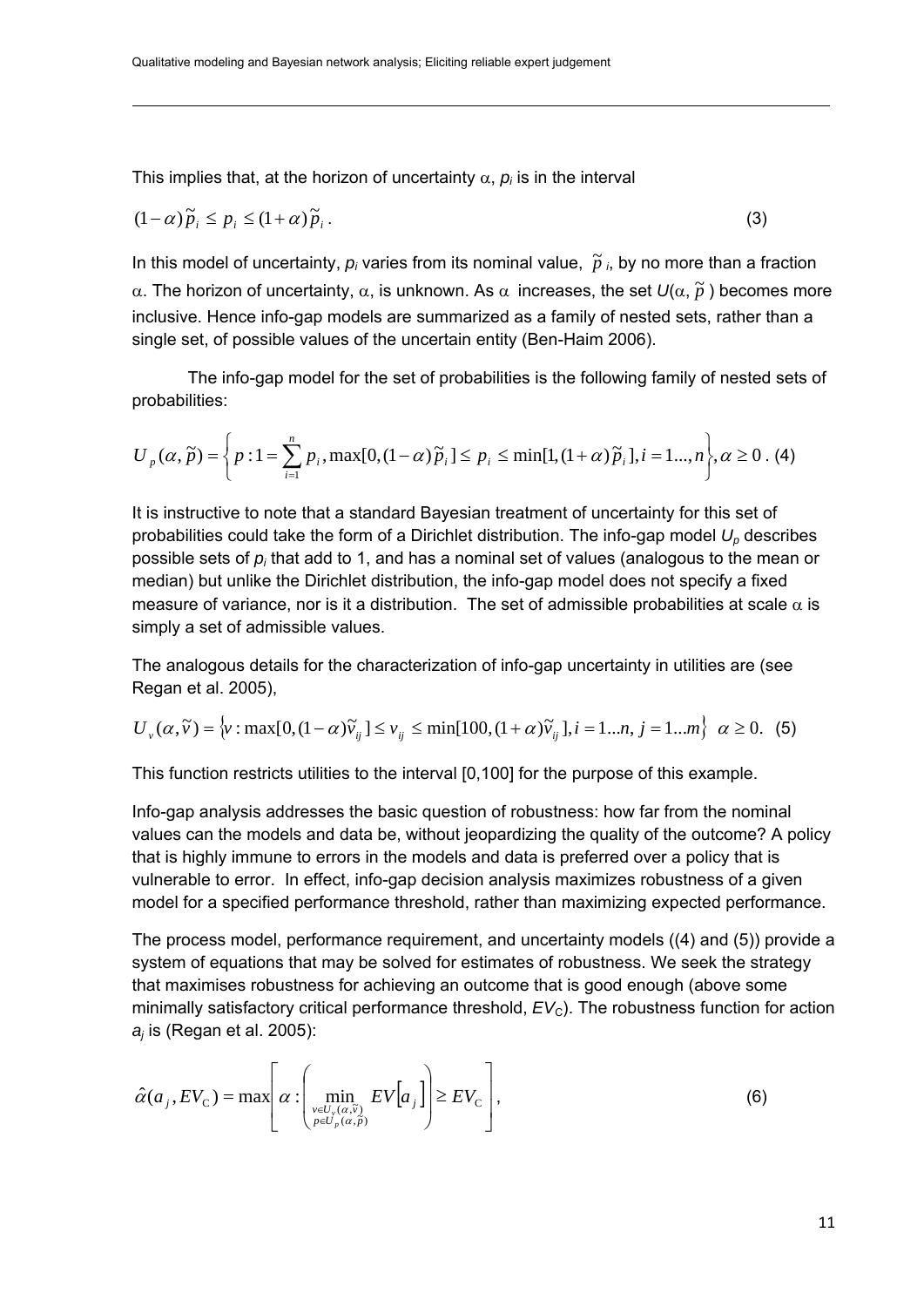<span id="page-11-0"></span>which states that the robustness of action  $a_i$  is the maximum level of uncertainty that guarantees an expected utility *EV* no less than *EV*<sub>C</sub>. Regan et al. (2005) discuss the process for analyzing probabilities as the horizon of uncertainty expands. In our models, we employ discrete distributions.

### **Results**

The analysis begins with a tree that represents causal links in a program to detect and eradicate the pest. States of the systems at each node in the tree are estimated from data or expert judgement. The probability of successful eradication is calculated as a function of these values. Then, the info-gap analysis is applied, wherein the fractional errors are applied to the probabilities and utilities, and utilities are evaluated at the boundary of the envelope defined by the increasing horizon of uncertainty,  $\alpha$ .

Figure 1 shows a Bayes net representing a site in Brisbane at which it is suspected there has been a new infestation by RIFA. The net shows the likelihood of eradication as a function of the treatment used and whether or not the infestation is found ('located'). Successful location of the new nest requires that the field crew searches the right area, and that it finds the pest, when it is in fact present. The quality of the map is represented by the likelihood that the team will be guided to the correct location (nominally 80%; Figure 1, 'Map\_Locations' node). That is, the model assumes the habitat map is of sufficient quality that there is an 80% chance that the infested site will be visited by a surveillance team (for 'Map\_Locations',  $\widetilde{p}$  =[0.80,0.20]).The probability of detection is a function of search effort, itself a function of cost. The costs may be incurred in the time spent in the field, the labour cost of recruiting and retaining experienced and effective personnel, or by developing technical tools and quantitative support to guide detection effort.

The nominal values represent best guesses regarding the species biology and the effectiveness of interventions. In this model, they assume that the species prefers disturbed landscapes, some of the landscapes will be relatively difficult to search, and others will not allow broadcast spraying from a helicopter. Thus, the node for the 'Treatment' assumes 70% of sites will be amenable to helicopter spraying (the most effective eradication method) whereas 20% of the landscape is readily accessible by foot, and 10% is difficult terrain in which the chances of successful eradication are reduced (for 'Treatment' ,  $\widetilde{p}$  =[0.70,0.20,0.10]).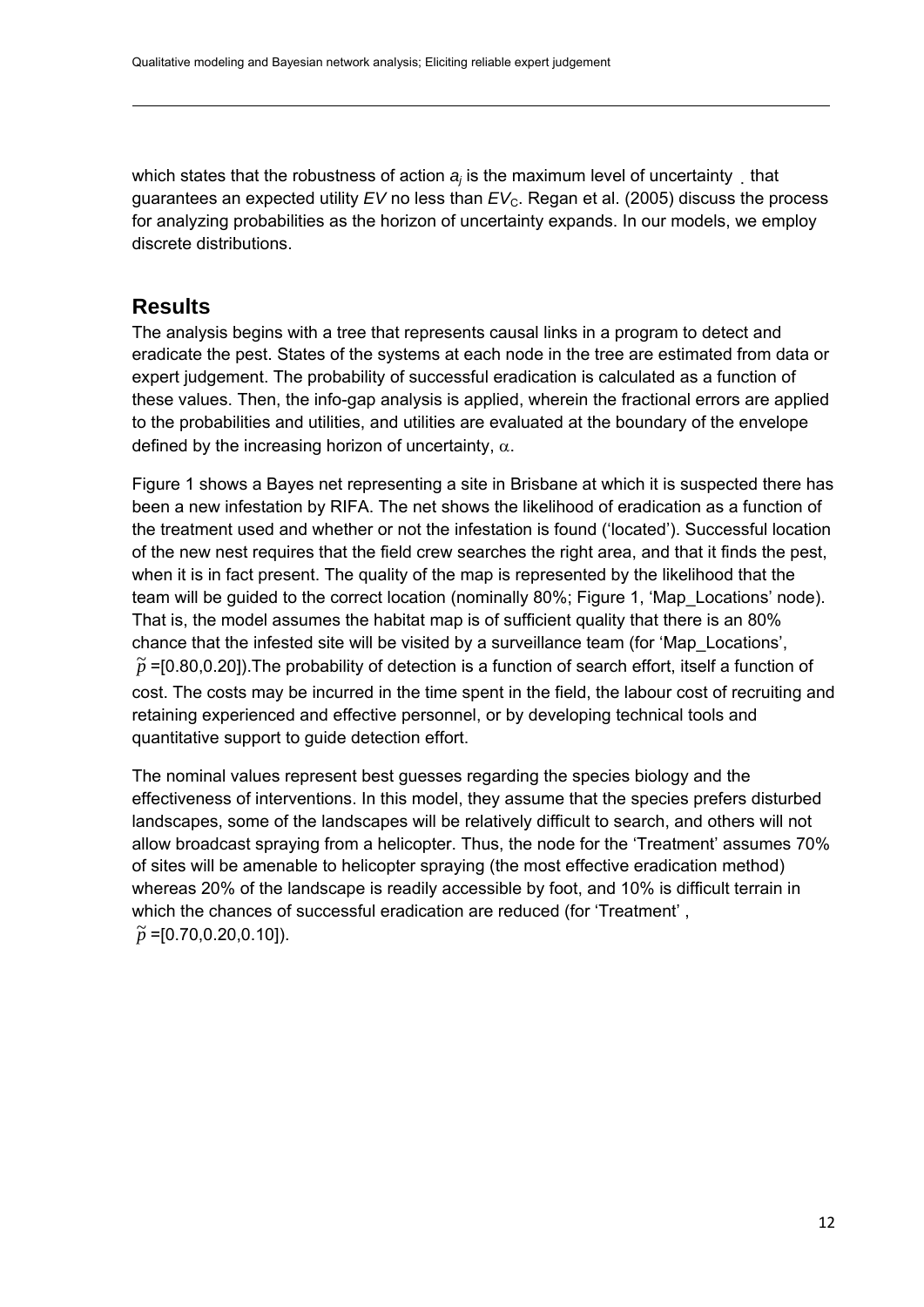

**Figure 1**. Bayes net for the eradication of Red Imported Fire Ants near Brisbane. The numbers in the nodes for Map\_Locations, Treatment, Infestation and Eradication are estimated probabilities,  $\tilde{p}_i$  (expressed as %). The Search\_Effort node shows the solution using a traditional analysis; the values 69.2, 60.2 and 51.3 represent the expected environmental values that result from decisions to search with varying intensities. In this example, the utilities consider only the environmental benefits of success; they ignore the costs of searching (see text). Values in the Infestation and Eradication nodes are calculated from tables of conditional probabilities (see Tables below).

All of the marginal and conditional probabilities and utilities in this network involve expert judgments and are highly uncertain. The parent nodes ('Treatment', 'Map\_Locations', 'Search\_Effort') in Figure 1 are vectors of marginal probabilities. The probabilities are shown in Figure 1.

The nodes for Infestation and Eradication are not entirely transparent in Figure 1. They involve conditional probabilities (Table 1). If the habitat map leads the eradication to the correct general location and they undertake an intensive search, there is an estimated 80% chance the nest will be found. Even if the map leads to the wrong location, an intensive search may still locate the nest, by chance, with a probability of 10% (Table 1a). If the eradication team uses helicopter application of a spray at the correct location, the chance of successful eradication is estimated to be 90% and the chance of partial success (eliminating most of the individuals at the site) is 10% (Table 1b).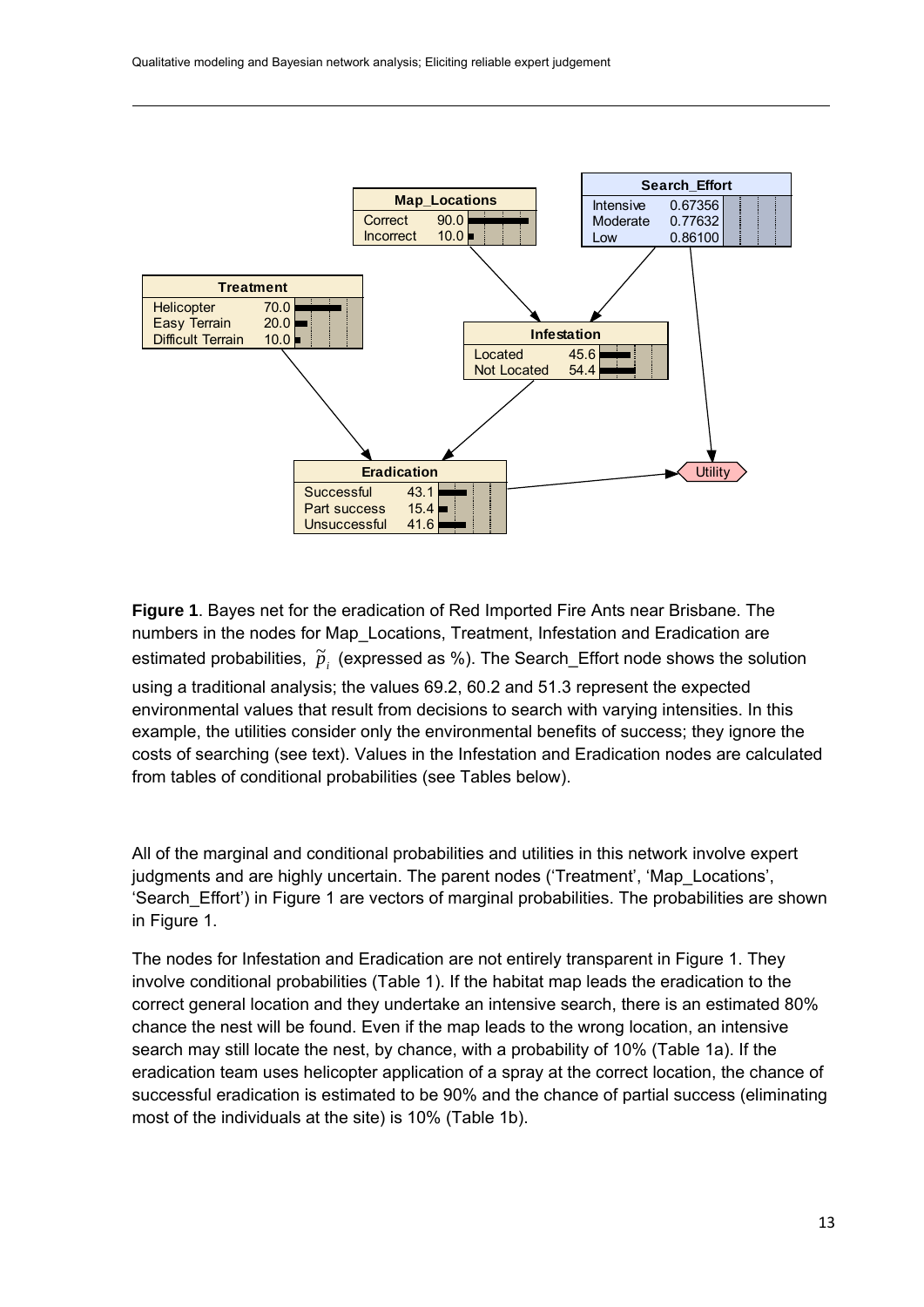**Table 1**. Conditional probability tables for locating an infestation (a function of map location and search effort) and eradication (a function of correctly locating the infestation and the treatment applied)

| Map       | Search    | Located | Not     |
|-----------|-----------|---------|---------|
| Location  | Effort    |         | Located |
| Correct   | Intensive | 80      | 20      |
| Correct   | Moderate  | 50      | 50      |
| Correct   | Low       | 20      | 80      |
| Incorrect | Intensive | 10      | 90      |
| Incorrect | Moderate  | 5       | 95      |
| Incorrect | Low       | 2       | 98      |

#### 1a. Infestation

#### 1b. Eradication

| Infestation | <b>Treatment</b>         | <b>Success</b> | Partial<br><b>SUCCESS</b> | Unsuccessful |
|-------------|--------------------------|----------------|---------------------------|--------------|
| Located     | Helicopter               | 90             | 10                        |              |
| Located     | Easy Terrain             | 80             | 20                        | ი            |
| Located     | <b>Difficult Terrain</b> | 60             | 30                        | 10           |
| Not located | Helicopter               | 10             | 20                        | 70           |
| Not located | Easy Terrain             | 5              | 10                        | 85           |
| Not located | <b>Difficult Terrain</b> | O              | 5                         | 95           |

This analysis evaluates two utility functions (Table 2). Social and ecological (environmental) values accrue from partially and completely successful operations. In the current context, these values result from people in this urban landscape having access to open space for recreation and social interaction, and from avoiding human health costs and substantial ecological damage. It is difficult to quantify these values in dollar terms, although multicriteria decision analysis may be used for approximation (Chee 2004). Irrespective of the valuation, greater survey effort is attractive because it improves the chances of eradication. Managers, however, are forced to consider costs. 'Intensive' survey effort is roughly 3.3 times more expensive than 'Low' survey effort.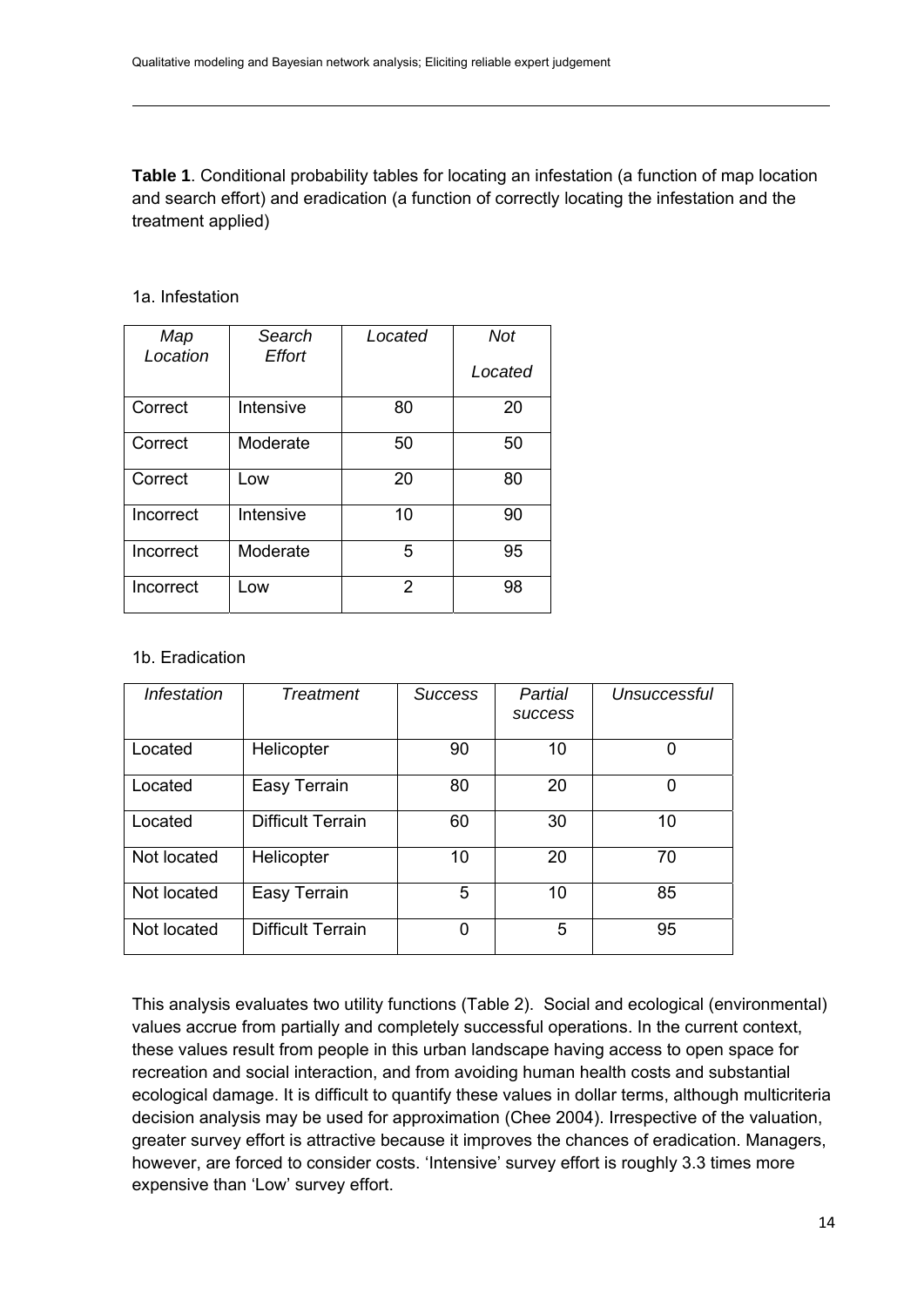**Table 2**. Environmental utilities resulting from different levels of success of eradication efforts and the relative costs of different levels of survey.

| Eradication     | <b>Utility</b>        | Survey cost | \$  |
|-----------------|-----------------------|-------------|-----|
|                 | (environmental value) |             |     |
| <b>Success</b>  | 100                   | Intensive   | 100 |
| Partial success | 20                    | Moderate    | 60  |
| Unsuccessful    |                       | Low         | 30  |

Expected utility at zero robustness represents the expectations under standard Bayes net analysis. Robustness analyses were implemented on the Bayes net for expected utility and for the ratio of utility to cost. We used the envelope-bound info-gap models, eqs. (4) and (5). Three different management strategies are studied: high, moderate, and low search intensity. The results are shown in Figs. 2a and 2b.

The first thing to note is the negative slopes of all the robustness curves. This expresses the irrevocable trade-off between robustness-to-uncertainty and quality of the outcome (expected utility or utility-to-cost ratio). Aspiring to better (higher) outcome entails worse (lower) robustness to uncertainty.

The second point to note is that the robustness becomes zero at the value of the outcome which is predicted by the best-estimated values of the uncertain parameters. For instance, the expected utilities of high, moderate, and low search intensity are predicted, based on the best-estimates of the parameters, to be 61, 41 and 21, respectively. However, the robustness to uncertainty of these outcomes is zero: infinitesimal errors can lead to short-fall. Based on the best-estimate predictions of expected utility, high search intensity is preferred over moderate, which in turn is preferred over low intensity.

These preferences agree with preferences based on robustness. Since more robustness is better than less, the robust-satisficing decision rule indicates that high intensity is again preferred over moderate, which is preferred over low intensity.

In short, when considering expected utility, the best-estimate (zero-robustness) preferences agree with the robust-satisficing estimates.

The situation is different when considering the utility-to-cost ratio (UCR, Fig. 2b). The bestestimates of the UCR are 0.72, 0.70 and 0.61 for low, moderate and high search intensity respectively. In other words, the best-estimate preferences based on the UCR are precisely the reverse of those based on expected utility.

The robust-satisficing preferences based on the UCR are more complicated because the robustness curves cross. The low- and moderate-intensity robustness curves cross at about 3% robustness. Thus low intensity is preferred over moderate intensity below 3% robustness,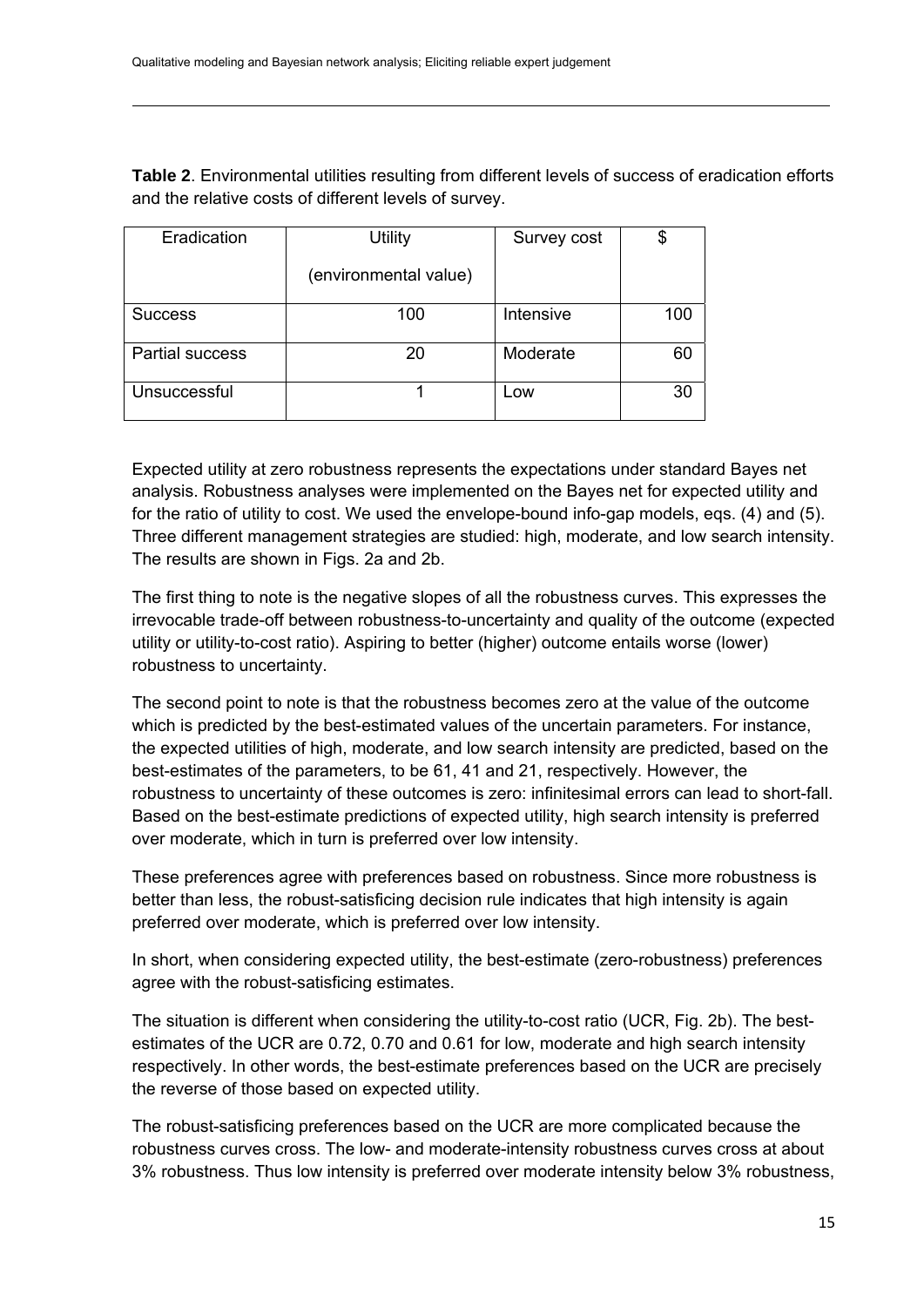while moderate is preferred over low at greater robustness. Since even moderate errors in the estimated parameters will exceed 3%, the analyst may safely reject the low-intensity option in favor of moderate intensity.

We see that the moderate and high intensity robustness curves are quite close together over the entire range, at least above about 5% robustness. This indicates that, in terms of the UCR, the analyst is indifferent between these two options.

We now revert to the expected utility preferences to choose between high and moderate intensity, and our final selection would be for high intensity search.

Let us note that a value judgment has been made once in this analysis: judging the potential for error to exceed 3 to 5%, and thereby rejecting low-intensity search in the UCR case, and judging the moderate and high options to be equivalent for UCR. In the present example this judgment is probably not controversial: while one is unable to identify a largest-possible error in the estimated probabilities and utilities, it is not difficult to believe that only 5% error is wishful thinking.

In general, however, it may be necessary to make more difficult value judgments in choosing between strategies based on the robustness criterion. If the robustness curves of alternative options cross at mid-range values of either robustness or performance, the analyst may need to choose which side of the crossing values are more plausible (for robustness) or more essential (for performance). We have seen, in the present example, that this can sometimes be avoided.

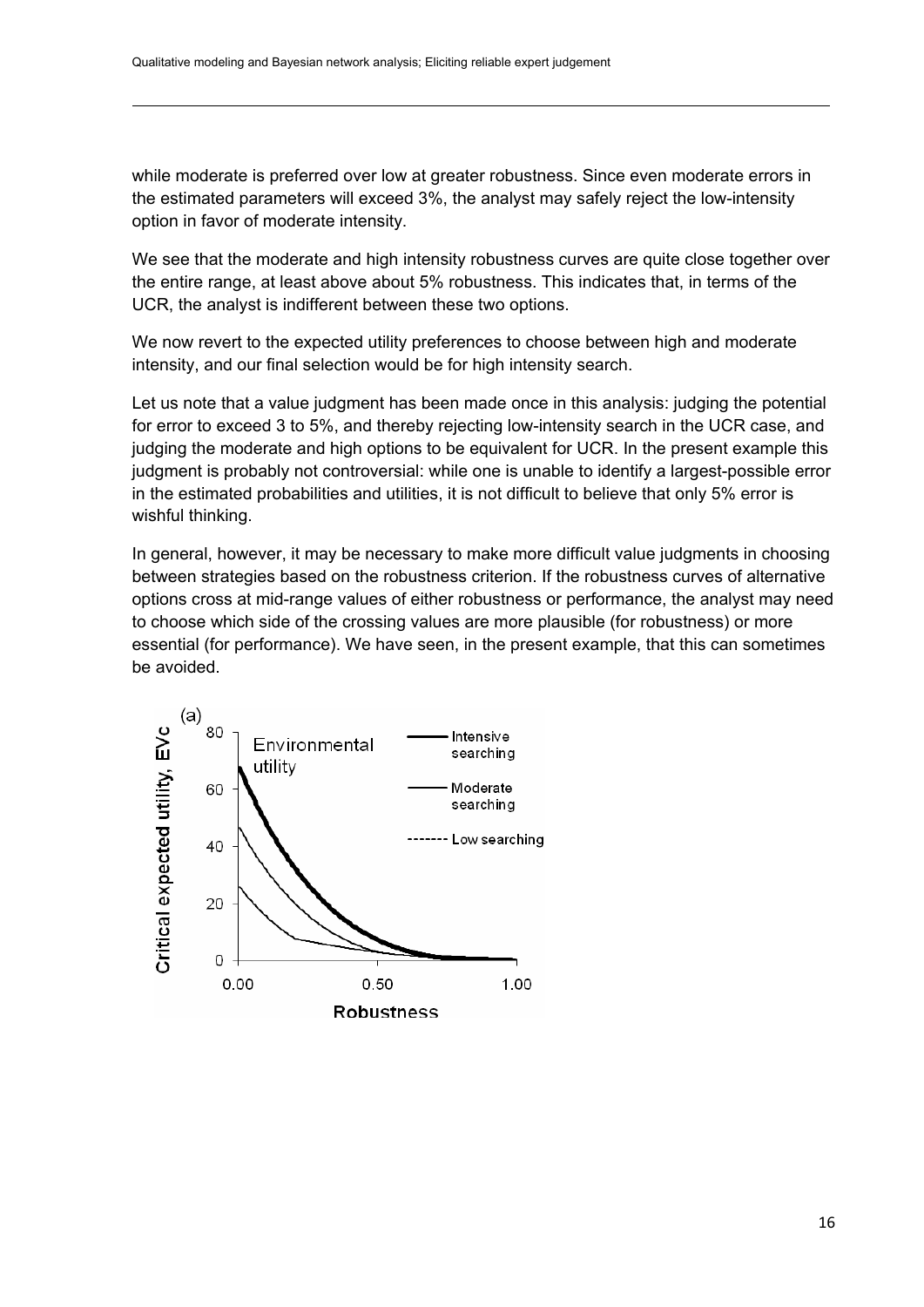<span id="page-16-0"></span>

**Figure 2**. Robustness curves for Expected Utility versus robustness (the horizon of uncertainty,  $\alpha$ ) (a) guaranteed utility based on the Bayes net and the envelope bound model for uncertainties in probabilities and utilities, (b) the ratio of utility to survey cost for each of three survey intensities. Low search intensity has lowest expected environmental utility over the full range of parameter uncertainty (a) but it has the highest of utility to cost ratio (i) in (b) when alpha =0. At levels of alpha of about 0.08 in (b), the robustness curves for low and moderate search effort cross (ii). At levels of alpha of about 0.22, the robustness curves for moderate and high search effort cross (iii). Moderate and high intensity searches are essentially equivalent for robustness above about 20%.

### **Discussion**

The info-gap analysis provides a means to evaluate quantify (immunity from error, avoiding unacceptably bad outcomes) by evaluating the sensitivity of critical decisions to uncertainty in a specified model. The best strategy is the one that provides an outcome that is both ''good enough'' and that is as immune to uncertainty as possible. That is, the analysis identifies a strategy that maximizes the reliability of an adequate outcome.

Sensitivity analysis of the Bayes net allows managers to evaluate the importance of assumptions underlying alternative management strategies. One question that arises is, what is the importance of good quality maps of potential habitat for efficient search strategies. The Bayes net suggests that if map accuracy (expressed as the likelihood that the area of a new infestation is visited) is 50%, rather than 90%, then the chance of successful eradication given intensive searching efforts falls from 65% to 52%. Furthermore, the sensitivity of eradication success to this parameter will increase as the species becomes rarer in the landscape. That is, as the eradication program improves its success, remaining nests will become harder to locate and the importance of the quality of the predictive map will increase.

The robustness curves in Figure 2 illustrate an important feature of info-gap analysis. Managers may trade robustness for quality of outcome (either expected utility or utility-to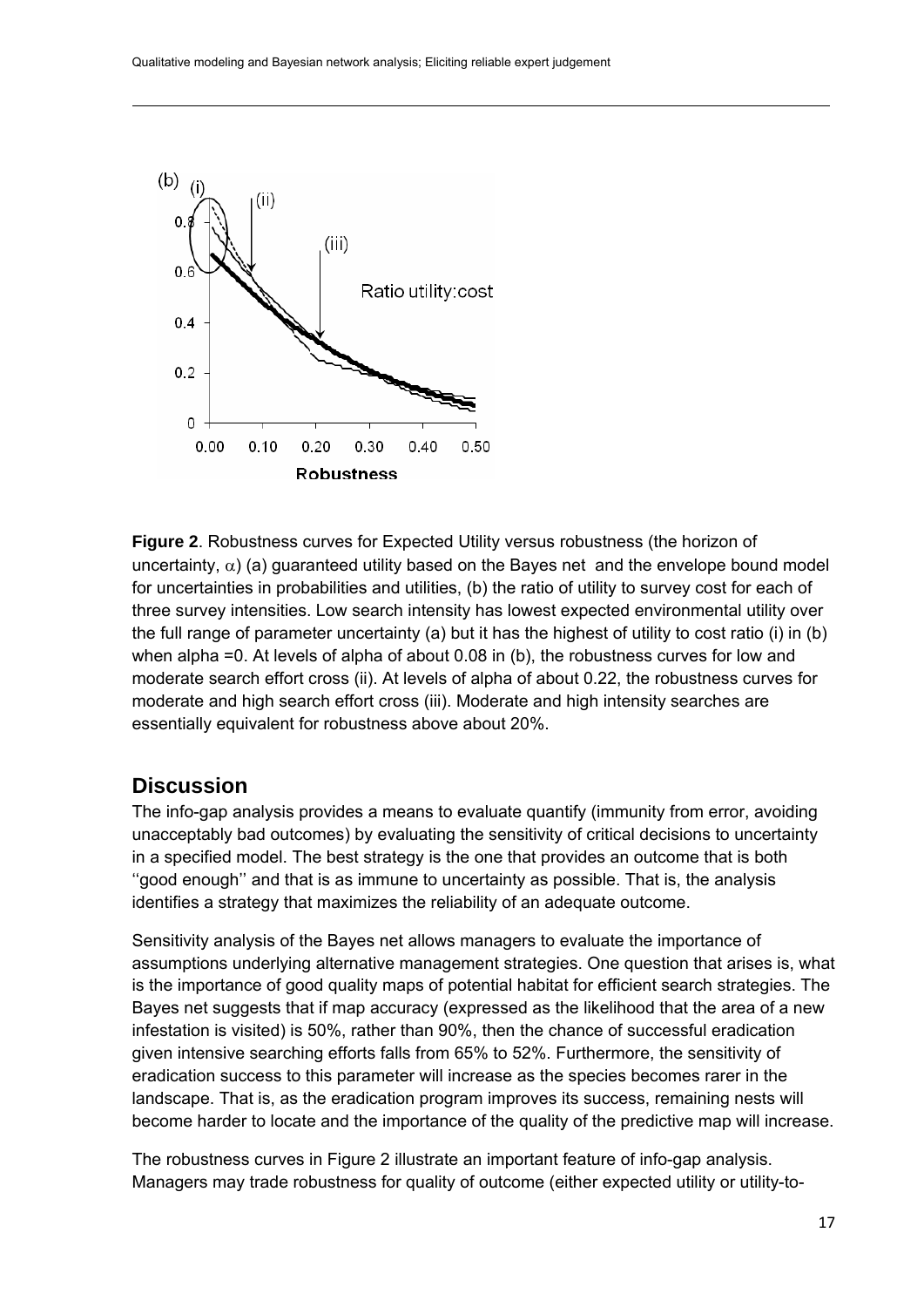cost ratio), as expressed by the negative slopes of the curves. One may take a position of supporting a strategy that has lower expected utility, but greater robustness to uncertainty in delivering a specified benefit. Environmental managers often are most concerned with avoiding catastrophic outcomes, preferring options with acceptable outcomes that are robust to uncertainty. Info-gap analysis provides an explicit means of quantifying the robustness of alternatives, providing an additional dimension for negotiation.

We have shown that, in the present example, the analyst is able to select a strategy essentially without making value judgments regarding critical performance requirements or plausible levels of uncertainty. In general, however, this is not the case, and the analyst will have to deal with the issue of 'sufficient' utility. What is the "required performance threshold"? What value is important to achieve? Then, which strategy can achieve that critical expected utility with the greatest robustness? These are social judgements, not scientific ones. They involve trade-offs between competing social values. The info-gap analysis makes the tradeoff explicit and provides an added dimension for discussions about social preferences. For instance, one may forgo some aspirations for utility (i.e., negotiate towards a strategy with lower expected value) in return for greater surety of returning at least a given amount. Bayes nets that ignore these uncertainties run the risk of leading decision-makers to conclusions that are blind to the uncertainties in the model and their consequences for expected outcomes.

This treatment skirts the issue of how to implement methods for finding info-gap solutions for the general case of large Bayes-net problems. Here, one of us (AM) implemented an exhaustive search of all possible combinations of probability and utility to find the bound that defines the minimum robustness for a given parameter combination. Larger problems would quickly become intractable, and methods for approximating the robustness curve would need to be used, though such methods are not easily implemented without specialist skills.

When considering invasive species, there may be legal or social obligations to reduce a species distribution below a specified level. In these circumstances, the objective function would be simpler. Management would be constrained to options that result in an acceptable level of success.

The values in the utility table reflect social preferences and may have been specified to reflect other objectives. For instance, alternatives may be to keep the budget within specified bounds, and then to maximize the chance of eradication, or to maintain a minimum (acceptable) level of RIFA infestation in the landscape, and then to optimize surveillance effort. These represent different performance measures and could lead to different info-gap solutions.

In most natural resource applications, as in the example above, one can identify both positive and negative outcomes in the objective function. In this instance, there is a desire to eliminate the species, while keeping the budget within some bounds. The focus is on 'value', and the value of greater chances of eradication success needs to be expressed on an equivalent scale to that representing the costs of management. We achieved this in this example though the utility-to-cost ratio. In applications, subjective values weigh economic costs against environmental and social aspects of a decision. Different stakeholders will have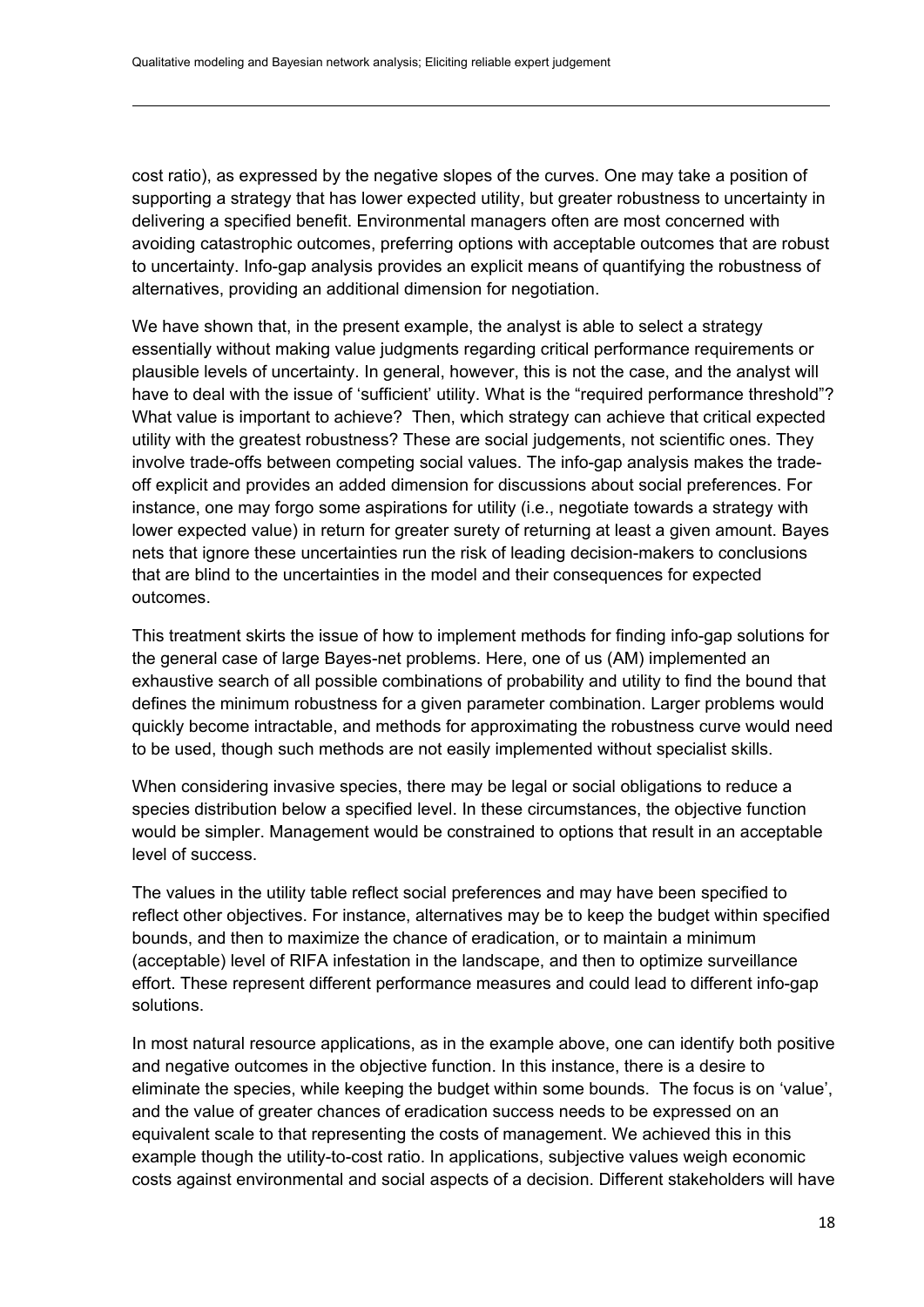different opinions. Other tools such as multicriteria decision analysis may be used to explore differences of opinion and achieve consensus (Chee 2004). Info-gap theory may then be used to explore the robustness of options to uncertainty in these social preferences.